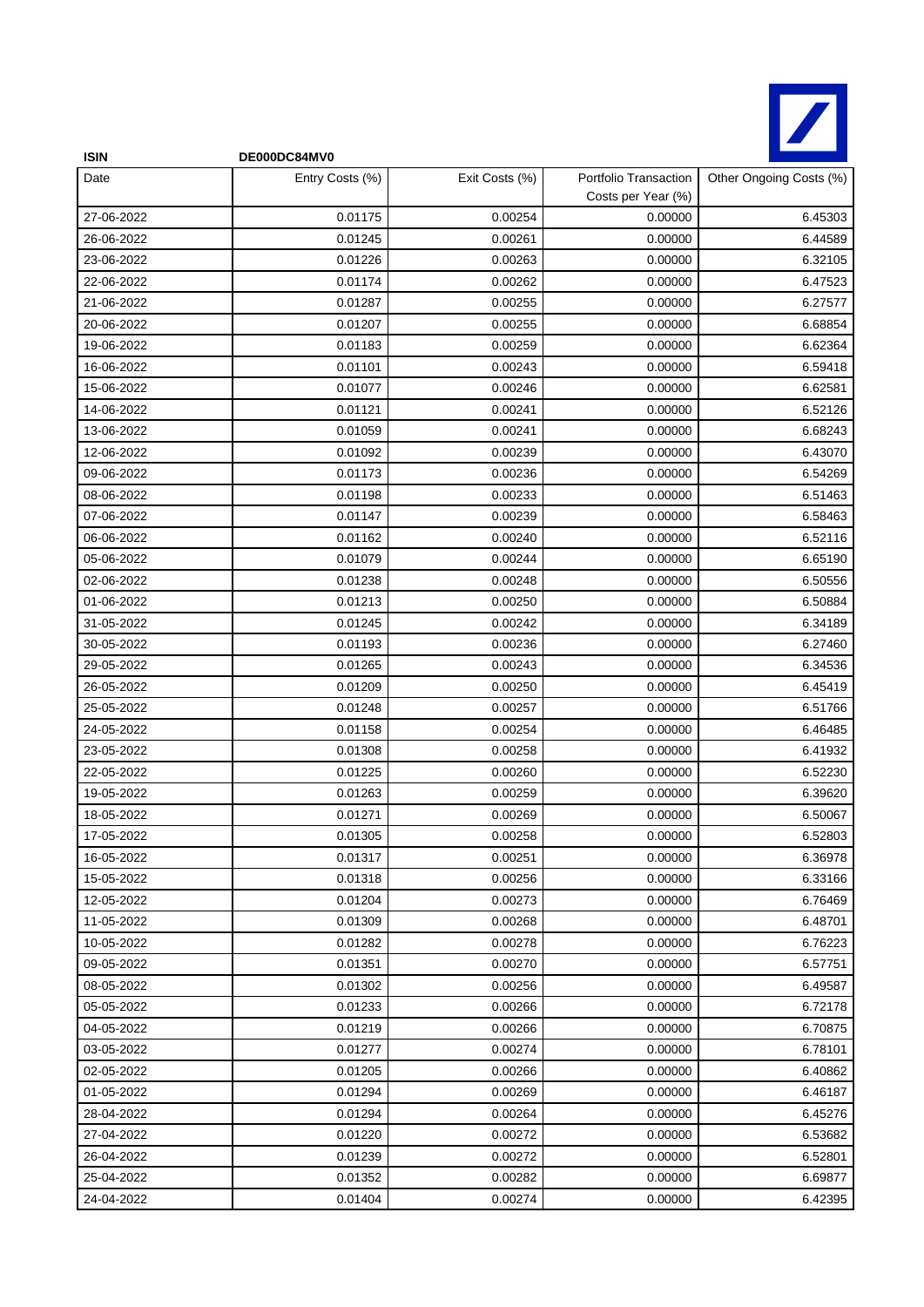| 21-04-2022 | 0.01198 | 0.00268 | 0.00000 | 6.68006 |
|------------|---------|---------|---------|---------|
| 20-04-2022 | 0.01257 | 0.00267 | 0.00000 | 6.71457 |
| 19-04-2022 | 0.01261 | 0.00274 | 0.00000 | 6.85620 |
| 18-04-2022 | 0.01236 | 0.00251 | 0.00000 | 6.33649 |
| 13-04-2022 | 0.01256 | 0.00261 | 0.00000 | 6.48275 |
| 12-04-2022 | 0.01356 | 0.00277 | 0.00000 | 6.82838 |
| 11-04-2022 | 0.01201 | 0.00285 | 0.00000 | 6.93270 |
| 10-04-2022 | 0.01364 | 0.00277 | 0.00000 | 6.58739 |
| 07-04-2022 | 0.01271 | 0.00285 | 0.00000 | 6.84006 |
| 06-04-2022 | 0.01308 | 0.00284 | 0.00000 | 6.75020 |
| 05-04-2022 | 0.01287 | 0.00267 | 0.00000 | 6.55822 |
| 04-04-2022 | 0.01276 | 0.00264 | 0.00000 | 6.55585 |
| 03-04-2022 | 0.01289 | 0.00274 | 0.00000 | 6.63483 |
| 31-03-2022 | 0.01339 | 0.00269 | 0.00000 | 6.25967 |
| 30-03-2022 | 0.01405 | 0.00258 | 0.00000 | 6.06241 |
| 29-03-2022 | 0.01384 | 0.00263 | 0.00000 | 6.22601 |
| 28-03-2022 | 0.01358 | 0.00257 | 0.00000 | 6.02678 |
| 27-03-2022 | 0.01405 | 0.00247 | 0.00000 | 5.91249 |
| 25-03-2022 | 0.01283 | 0.00245 | 0.00000 | 5.81098 |
| 24-03-2022 | 0.01303 | 0.00235 | 0.00000 | 5.82675 |
| 23-03-2022 | 0.01216 | 0.00250 | 0.00000 | 6.05865 |
| 22-03-2022 | 0.01298 | 0.00251 | 0.00000 | 5.96779 |
| 21-03-2022 | 0.01339 | 0.00266 | 0.00000 | 6.37325 |
| 18-03-2022 | 0.01344 | 0.00269 | 0.00000 | 6.15939 |
| 17-03-2022 | 0.01408 | 0.00288 | 0.00000 | 6.30706 |
| 16-03-2022 | 0.01474 | 0.00283 | 0.00000 | 6.28158 |
| 15-03-2022 | 0.01472 | 0.00270 | 0.00000 | 5.76973 |
| 14-03-2022 | 0.01446 | 0.00256 | 0.00000 | 5.78710 |
| 11-03-2022 | 0.01272 | 0.00260 | 0.00000 | 6.03448 |
| 10-03-2022 | 0.01368 | 0.00257 | 0.00000 | 5.95262 |
| 09-03-2022 | 0.01282 | 0.00222 | 0.00000 | 5.76264 |
| 08-03-2022 | 0.01289 | 0.00235 | 0.00000 | 6.04219 |
| 07-03-2022 | 0.01196 | 0.00241 | 0.00000 | 6.22105 |
| 04-03-2022 | 0.01445 | 0.00257 | 0.00000 | 5.92459 |
| 03-03-2022 | 0.01328 | 0.00252 | 0.00000 | 5.81074 |
| 02-03-2022 | 0.01430 | 0.00266 | 0.00000 | 5.95064 |
| 01-03-2022 | 0.01512 | 0.00280 | 0.00000 | 5.97748 |
| 28-02-2022 | 0.01377 | 0.00292 | 0.00000 | 6.20842 |
| 25-02-2022 | 0.01477 | 0.00284 | 0.00000 | 5.93746 |
| 24-02-2022 | 0.01349 | 0.00284 | 0.00000 | 6.22657 |
| 23-02-2022 | 0.01540 | 0.00289 | 0.00000 | 5.93777 |
| 22-02-2022 | 0.01584 | 0.00288 | 0.00000 | 6.08525 |
| 21-02-2022 | 0.01647 | 0.00299 | 0.00000 | 6.06557 |
| 18-02-2022 | 0.01593 | 0.00300 | 0.00000 | 5.95691 |
| 17-02-2022 | 0.01491 | 0.00299 | 0.00000 | 6.05682 |
| 16-02-2022 | 0.01479 | 0.00304 | 0.00000 | 6.22806 |
| 15-02-2022 | 0.01489 | 0.00285 | 0.00000 | 5.81326 |
| 14-02-2022 | 0.01440 | 0.00300 | 0.00000 | 6.19959 |
| 11-02-2022 | 0.01525 | 0.00307 | 0.00000 | 6.24955 |
| 10-02-2022 | 0.01590 | 0.00313 | 0.00000 | 6.45522 |
| 09-02-2022 | 0.01506 | 0.00311 | 0.00000 | 6.31126 |
| 08-02-2022 | 0.01470 | 0.00300 | 0.00000 | 6.12072 |
| 07-02-2022 | 0.01480 | 0.00297 | 0.00000 | 6.04873 |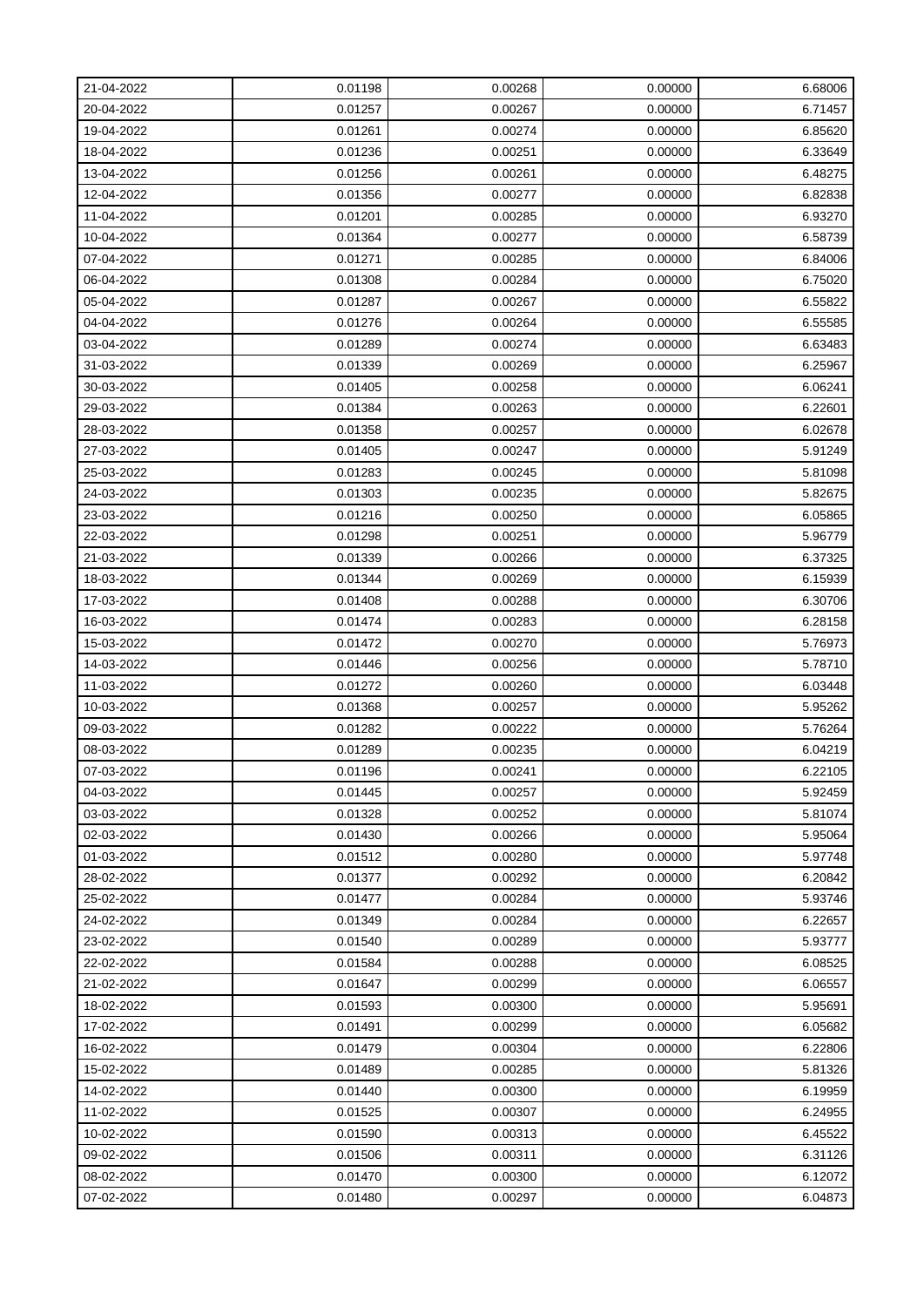| 04-02-2022 | 0.01575 | 0.00308 | 0.00000 | 6.29107 |
|------------|---------|---------|---------|---------|
| 03-02-2022 | 0.01484 | 0.00311 | 0.00000 | 6.14985 |
| 02-02-2022 | 0.01529 | 0.00313 | 0.00000 | 6.21853 |
| 01-02-2022 | 0.01591 | 0.00307 | 0.00000 | 6.06565 |
| 31-01-2022 | 0.01611 | 0.00321 | 0.00000 | 6.40381 |
| 28-01-2022 | 0.01610 | 0.00318 | 0.00000 | 6.32212 |
| 27-01-2022 | 0.01594 | 0.00320 | 0.00000 | 6.35902 |
| 26-01-2022 | 0.01644 | 0.00315 | 0.00000 | 6.21263 |
| 25-01-2022 | 0.01630 | 0.00326 | 0.00000 | 6.33527 |
| 24-01-2022 | 0.01591 | 0.00320 | 0.00000 | 6.30422 |
| 21-01-2022 | 0.01501 | 0.00324 | 0.00000 | 6.31555 |
| 20-01-2022 | 0.01483 | 0.00317 | 0.00000 | 6.21620 |
| 19-01-2022 | 0.01541 | 0.00315 | 0.00000 | 6.22291 |
| 18-01-2022 | 0.01694 | 0.00323 | 0.00000 | 6.35939 |
| 17-01-2022 | 0.01587 | 0.00327 | 0.00000 | 6.30890 |
| 14-01-2022 | 0.01648 | 0.00331 | 0.00000 | 6.35228 |
| 13-01-2022 | 0.01705 | 0.00331 | 0.00000 | 6.30078 |
| 12-01-2022 | 0.01624 | 0.00335 | 0.00000 | 6.37594 |
| 11-01-2022 | 0.01593 | 0.00346 | 0.00000 | 6.44866 |
| 10-01-2022 | 0.01635 | 0.00348 | 0.00000 | 6.50726 |
| 07-01-2022 | 0.01637 | 0.00342 | 0.00000 | 6.40839 |
| 06-01-2022 | 0.01747 | 0.00351 | 0.00000 | 6.45560 |
| 05-01-2022 | 0.01741 | 0.00352 | 0.00000 | 6.43132 |
| 04-01-2022 | 0.01612 | 0.00356 | 0.00000 | 6.46981 |
| 03-01-2022 | 0.01688 | 0.00364 | 0.00000 | 6.60192 |
| 31-12-2021 | 0.01783 | 0.00361 | 0.00000 | 6.56073 |
| 30-12-2021 | 0.01772 | 0.00365 | 0.00000 | 6.64895 |
| 29-12-2021 | 0.01706 | 0.00360 | 0.00000 | 6.51353 |
| 28-12-2021 | 0.01612 | 0.00366 | 0.00000 | 6.61902 |
| 27-12-2021 | 0.01783 | 0.00378 | 0.00000 | 6.56523 |
| 23-12-2021 | 0.01898 | 0.00383 | 0.00000 | 6.63687 |
| 22-12-2021 | 0.01819 | 0.00386 | 0.00000 | 6.60828 |
| 21-12-2021 | 0.01770 | 0.00401 | 0.00000 | 6.70470 |
| 20-12-2021 | 0.01973 | 0.00384 | 0.00000 | 6.19379 |
| 17-12-2021 | 0.01764 | 0.00380 | 0.00000 | 6.50753 |
| 16-12-2021 | 0.01704 | 0.00388 | 0.00000 | 6.73984 |
| 15-12-2021 | 0.01877 | 0.00386 | 0.00000 | 6.61125 |
| 14-12-2021 | 0.01748 | 0.00387 | 0.00000 | 6.76187 |
| 13-12-2021 | 0.01687 | 0.00381 | 0.00000 | 6.69545 |
| 10-12-2021 | 0.01868 | 0.00378 | 0.00000 | 6.52193 |
| 09-12-2021 | 0.01813 | 0.00380 | 0.00000 | 6.67423 |
| 08-12-2021 | 0.01908 | 0.00371 | 0.00000 | 6.47145 |
| 07-12-2021 | 0.01766 | 0.00386 | 0.00000 | 6.63180 |
| 06-12-2021 | 0.01796 | 0.00404 | 0.00000 | 6.71985 |
| 03-12-2021 | 0.01892 | 0.00401 | 0.00000 | 6.63991 |
| 02-12-2021 | 0.01883 | 0.00409 | 0.00000 | 6.61005 |
| 01-12-2021 | 0.01826 | 0.00396 | 0.00000 | 6.53666 |
| 30-11-2021 | 0.01903 | 0.00386 | 0.00000 | 6.32614 |
| 29-11-2021 | 0.01703 | 0.00389 | 0.00000 | 6.71682 |
| 26-11-2021 | 0.01777 | 0.00347 | 0.00000 | 6.07152 |
| 25-11-2021 | 0.01781 | 0.00348 | 0.00000 | 6.41820 |
| 24-11-2021 | 0.01666 | 0.00352 | 0.00000 | 6.52929 |
| 23-11-2021 | 0.01709 | 0.00354 | 0.00000 | 6.28223 |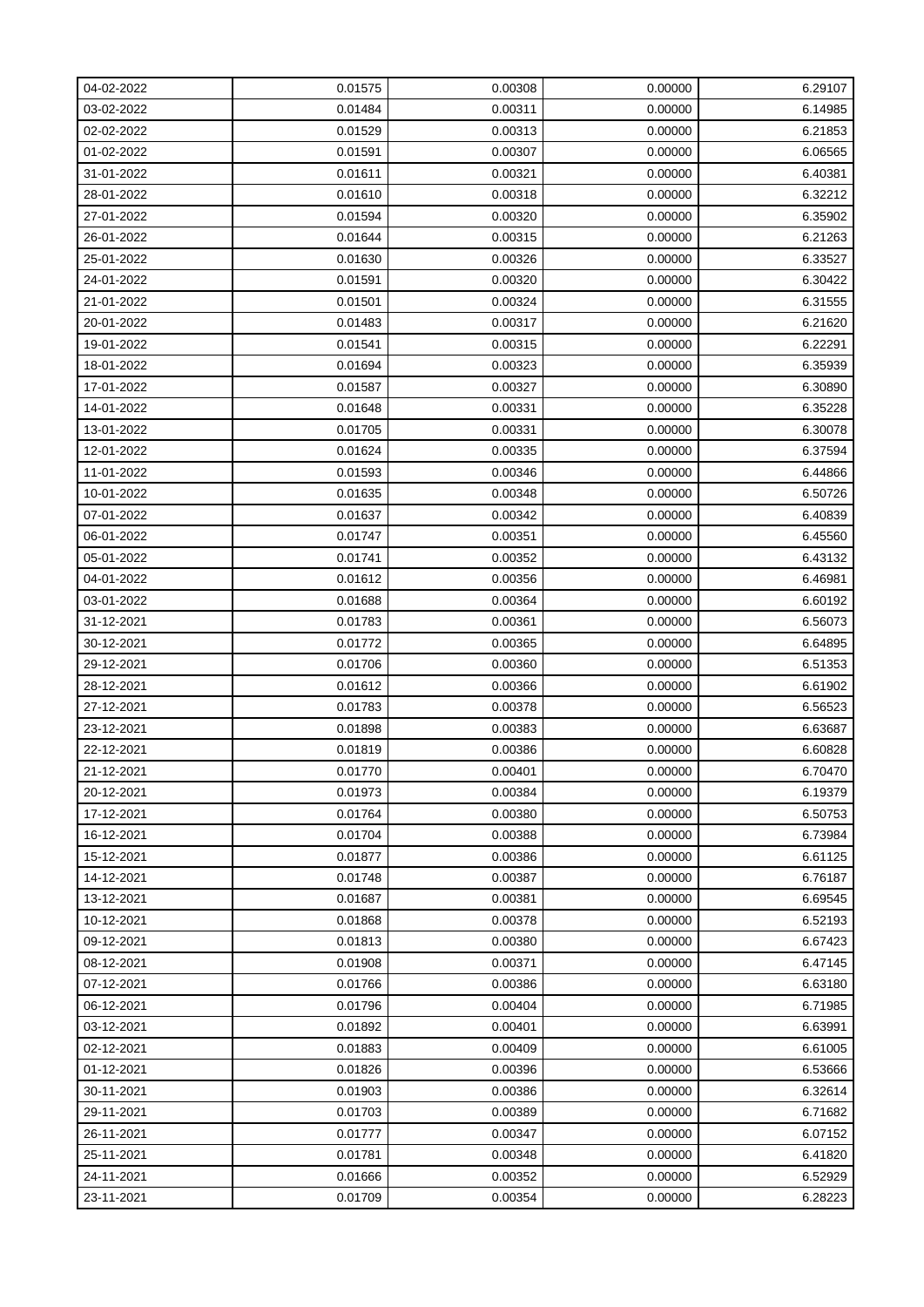| 22-11-2021 | 0.01704 | 0.00359 | 0.00000 | 6.37262 |
|------------|---------|---------|---------|---------|
| 19-11-2021 | 0.01602 | 0.00348 | 0.00000 | 6.34886 |
| 18-11-2021 | 0.01688 | 0.00354 | 0.00000 | 6.33599 |
| 17-11-2021 | 0.01758 | 0.00343 | 0.00000 | 6.25507 |
| 16-11-2021 | 0.01784 | 0.00344 | 0.00000 | 6.31861 |
| 15-11-2021 | 0.01620 | 0.00349 | 0.00000 | 6.31873 |
| 12-11-2021 | 0.01691 | 0.00347 | 0.00000 | 6.29269 |
| 11-11-2021 | 0.01714 | 0.00347 | 0.00000 | 6.36340 |
| 10-11-2021 | 0.01705 | 0.00336 | 0.00000 | 6.29712 |
| 09-11-2021 | 0.01686 | 0.00341 | 0.00000 | 6.34512 |
| 08-11-2021 | 0.01622 | 0.00344 | 0.00000 | 6.41862 |
| 05-11-2021 | 0.01717 | 0.00355 | 0.00000 | 6.40749 |
| 04-11-2021 | 0.01615 | 0.00352 | 0.00000 | 6.48793 |
| 03-11-2021 | 0.01811 | 0.00340 | 0.00000 | 6.24810 |
| 02-11-2021 | 0.01606 | 0.00338 | 0.00000 | 6.28847 |
| 01-11-2021 | 0.01612 | 0.00344 | 0.00000 | 6.39699 |
| 28-10-2021 | 0.01660 | 0.00333 | 0.00000 | 6.16927 |
| 27-10-2021 | 0.01704 | 0.00341 | 0.00000 | 6.30835 |
| 26-10-2021 | 0.01579 | 0.00332 | 0.00000 | 6.20840 |
| 25-10-2021 | 0.01740 | 0.00333 | 0.00000 | 6.28546 |
| 24-10-2021 | 0.01651 | 0.00338 | 0.00000 | 6.40882 |
| 21-10-2021 | 0.01617 | 0.00332 | 0.00000 | 6.21513 |
| 20-10-2021 | 0.01556 | 0.00332 | 0.00000 | 6.27143 |
| 19-10-2021 | 0.01673 | 0.00332 | 0.00000 | 6.19278 |
| 18-10-2021 | 0.01622 | 0.00343 | 0.00000 | 6.51603 |
| 17-10-2021 | 0.01614 | 0.00340 | 0.00000 | 6.48775 |
| 14-10-2021 | 0.01709 | 0.00342 | 0.00000 | 6.47703 |
| 13-10-2021 | 0.01602 | 0.00343 | 0.00000 | 6.47301 |
| 12-10-2021 | 0.01648 | 0.00338 | 0.00000 | 6.27373 |
| 11-10-2021 | 0.01570 | 0.00344 | 0.00000 | 6.43956 |
| 10-10-2021 | 0.01650 | 0.00350 | 0.00000 | 6.57481 |
| 07-10-2021 | 0.01775 | 0.00348 | 0.00000 | 6.47180 |
| 06-10-2021 | 0.01642 | 0.00354 | 0.00000 | 6.29025 |
| 05-10-2021 | 0.01752 | 0.00345 | 0.00000 | 6.34313 |
| 04-10-2021 | 0.01738 | 0.00356 | 0.00000 | 6.49252 |
| 03-10-2021 | 0.01868 | 0.00366 | 0.00000 | 6.51258 |
| 30-09-2021 | 0.01888 | 0.00367 | 0.00000 | 6.35860 |
| 29-09-2021 | 0.01891 | 0.00362 | 0.00000 | 6.35390 |
| 28-09-2021 | 0.01921 | 0.00367 | 0.00000 | 6.34802 |
| 27-09-2021 | 0.01652 | 0.00355 | 0.00000 | 6.29583 |
| 26-09-2021 | 0.01849 | 0.00371 | 0.00000 | 6.47203 |
| 23-09-2021 | 0.01810 | 0.00376 | 0.00000 | 6.41342 |
| 22-09-2021 | 0.01940 | 0.00386 | 0.00000 | 6.53129 |
| 21-09-2021 | 0.01855 | 0.00383 | 0.00000 | 6.37599 |
| 20-09-2021 | 0.01857 | 0.00392 | 0.00000 | 6.54373 |
| 19-09-2021 | 0.02003 | 0.00388 | 0.00000 | 6.41255 |
| 16-09-2021 | 0.01970 | 0.00380 | 0.00000 | 6.35046 |
| 15-09-2021 | 0.01777 | 0.00381 | 0.00000 | 6.41387 |
| 14-09-2021 | 0.01831 | 0.00389 | 0.00000 | 6.45482 |
| 13-09-2021 | 0.01894 | 0.00394 | 0.00000 | 6.57209 |
| 12-09-2021 | 0.01800 | 0.00391 | 0.00000 | 6.43786 |
| 09-09-2021 | 0.02031 | 0.00402 | 0.00000 | 6.55868 |
| 08-09-2021 | 0.01951 | 0.00400 | 0.00000 | 6.49597 |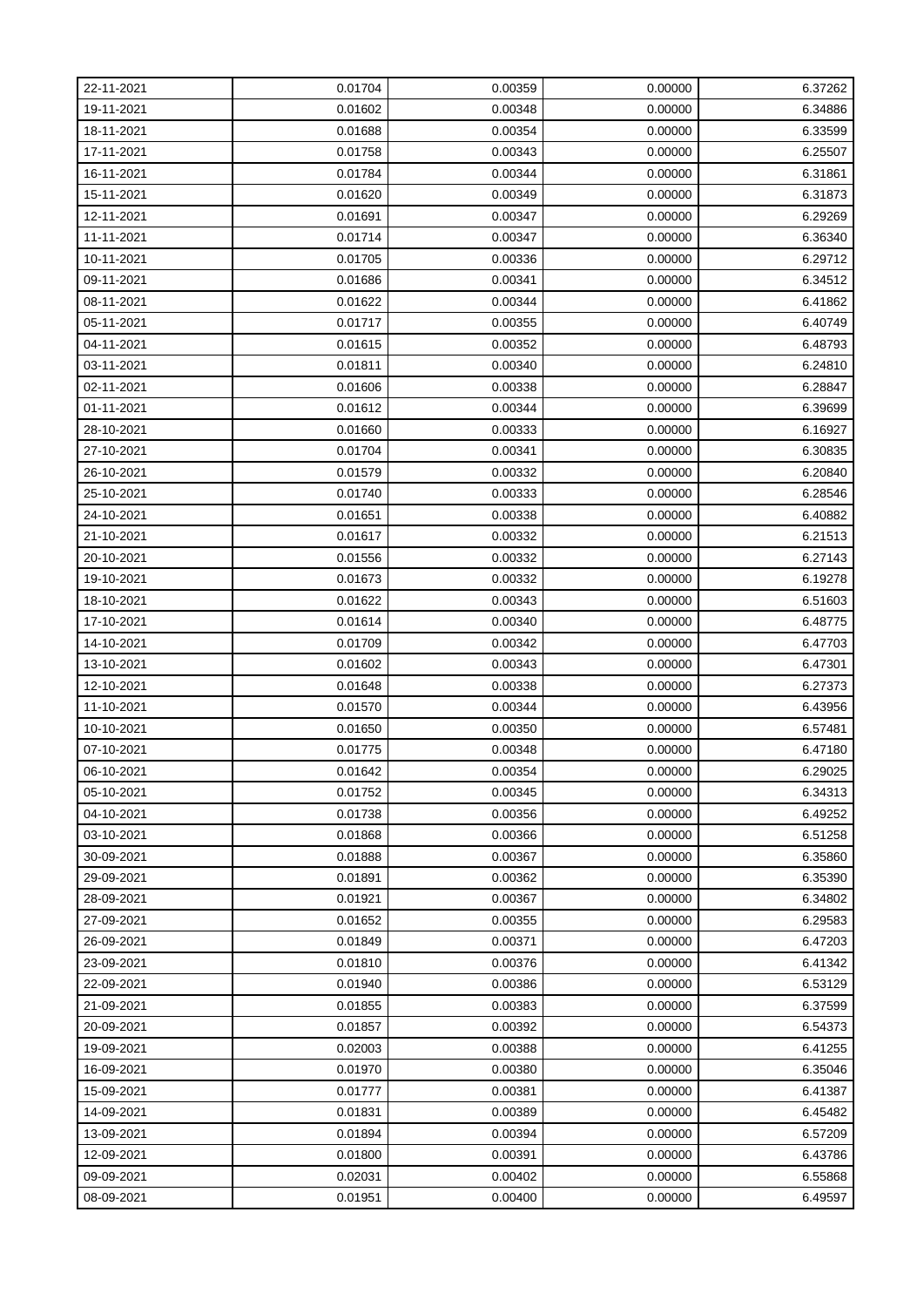| 07-09-2021 | 0.01935 | 0.00403 | 0.00000 | 6.53073 |
|------------|---------|---------|---------|---------|
| 06-09-2021 | 0.01879 | 0.00405 | 0.00000 | 6.61724 |
| 05-09-2021 | 0.01862 | 0.00398 | 0.00000 | 6.43750 |
| 02-09-2021 | 0.01898 | 0.00396 | 0.00000 | 6.50271 |
| 01-09-2021 | 0.02040 | 0.00405 | 0.00000 | 6.53949 |
| 31-08-2021 | 0.01892 | 0.00396 | 0.00000 | 6.43306 |
| 30-08-2021 | 0.01858 | 0.00388 | 0.00000 | 6.22085 |
| 29-08-2021 | 0.01853 | 0.00397 | 0.00000 | 6.38171 |
| 26-08-2021 | 0.01991 | 0.00399 | 0.00000 | 6.36375 |
| 25-08-2021 | 0.02057 | 0.00401 | 0.00000 | 6.34607 |
| 24-08-2021 | 0.02029 | 0.00406 | 0.00000 | 6.40305 |
| 23-08-2021 | 0.02033 | 0.00419 | 0.00000 | 6.55991 |
| 22-08-2021 | 0.01982 | 0.00443 | 0.00000 | 6.70020 |
| 19-08-2021 | 0.02193 | 0.00431 | 0.00000 | 6.43417 |
| 18-08-2021 | 0.01939 | 0.00430 | 0.00000 | 6.42792 |
| 17-08-2021 | 0.02040 | 0.00420 | 0.00000 | 6.57576 |
| 16-08-2021 | 0.01881 | 0.00423 | 0.00000 | 6.63290 |
| 15-08-2021 | 0.01898 | 0.00411 | 0.00000 | 6.44343 |
| 12-08-2021 | 0.01977 | 0.00415 | 0.00000 | 6.64154 |
| 11-08-2021 | 0.02033 | 0.00399 | 0.00000 | 6.42334 |
| 10-08-2021 | 0.01831 | 0.00407 | 0.00000 | 6.50020 |
| 09-08-2021 | 0.02052 | 0.00417 | 0.00000 | 6.59519 |
| 08-08-2021 | 0.02049 | 0.00416 | 0.00000 | 6.42731 |
| 05-08-2021 | 0.02022 | 0.00405 | 0.00000 | 6.50773 |
| 03-08-2021 | 0.01848 | 0.00401 | 0.00000 | 6.51134 |
| 02-08-2021 | 0.01986 | 0.00397 | 0.00000 | 6.47587 |
| 01-08-2021 | 0.02014 | 0.00383 | 0.00000 | 6.31759 |
| 29-07-2021 | 0.01766 | 0.00386 | 0.00000 | 6.42950 |
| 28-07-2021 | 0.01766 | 0.00395 | 0.00000 | 6.57748 |
| 27-07-2021 | 0.01781 | 0.00388 | 0.00000 | 6.34443 |
| 26-07-2021 | 0.01950 | 0.00387 | 0.00000 | 6.31736 |
| 25-07-2021 | 0.01872 | 0.00392 | 0.00000 | 6.25139 |
| 22-07-2021 | 0.01963 | 0.00399 | 0.00000 | 6.48198 |
| 21-07-2021 | 0.01856 | 0.00406 | 0.00000 | 6.51215 |
| 20-07-2021 | 0.02093 | 0.00419 | 0.00000 | 6.50209 |
| 19-07-2021 | 0.01892 | 0.00419 | 0.00000 | 6.42325 |
| 18-07-2021 | 0.01818 | 0.00391 | 0.00000 | 6.27693 |
| 15-07-2021 | 0.01897 | 0.00400 | 0.00000 | 6.49506 |
| 14-07-2021 | 0.01829 | 0.00393 | 0.00000 | 6.37880 |
| 13-07-2021 | 0.01801 | 0.00377 | 0.00000 | 6.29840 |
| 12-07-2021 | 0.01865 | 0.00375 | 0.00000 | 6.21578 |
| 11-07-2021 | 0.01801 | 0.00379 | 0.00000 | 6.23534 |
| 08-07-2021 | 0.01905 | 0.00393 | 0.00000 | 6.42631 |
| 07-07-2021 | 0.02046 | 0.00388 | 0.00000 | 6.13598 |
| 06-07-2021 | 0.01775 | 0.00390 | 0.00000 | 6.41164 |
| 05-07-2021 | 0.01857 | 0.00378 | 0.00000 | 6.45103 |
| 04-07-2021 | 0.01966 | 0.00374 | 0.00000 | 6.24999 |
| 01-07-2021 | 0.01961 | 0.00381 | 0.00000 | 6.32286 |
| 30-06-2021 | 0.01981 | 0.00388 | 0.00000 | 6.48878 |
| 29-06-2021 | 0.02035 | 0.00384 | 0.00000 | 6.29408 |
| 28-06-2021 | 0.01876 | 0.00385 | 0.00000 | 6.32372 |
| 27-06-2021 | 0.01887 | 0.00380 | 0.00000 | 6.30572 |
| 24-06-2021 | 0.01913 | 0.00385 | 0.00000 | 6.38295 |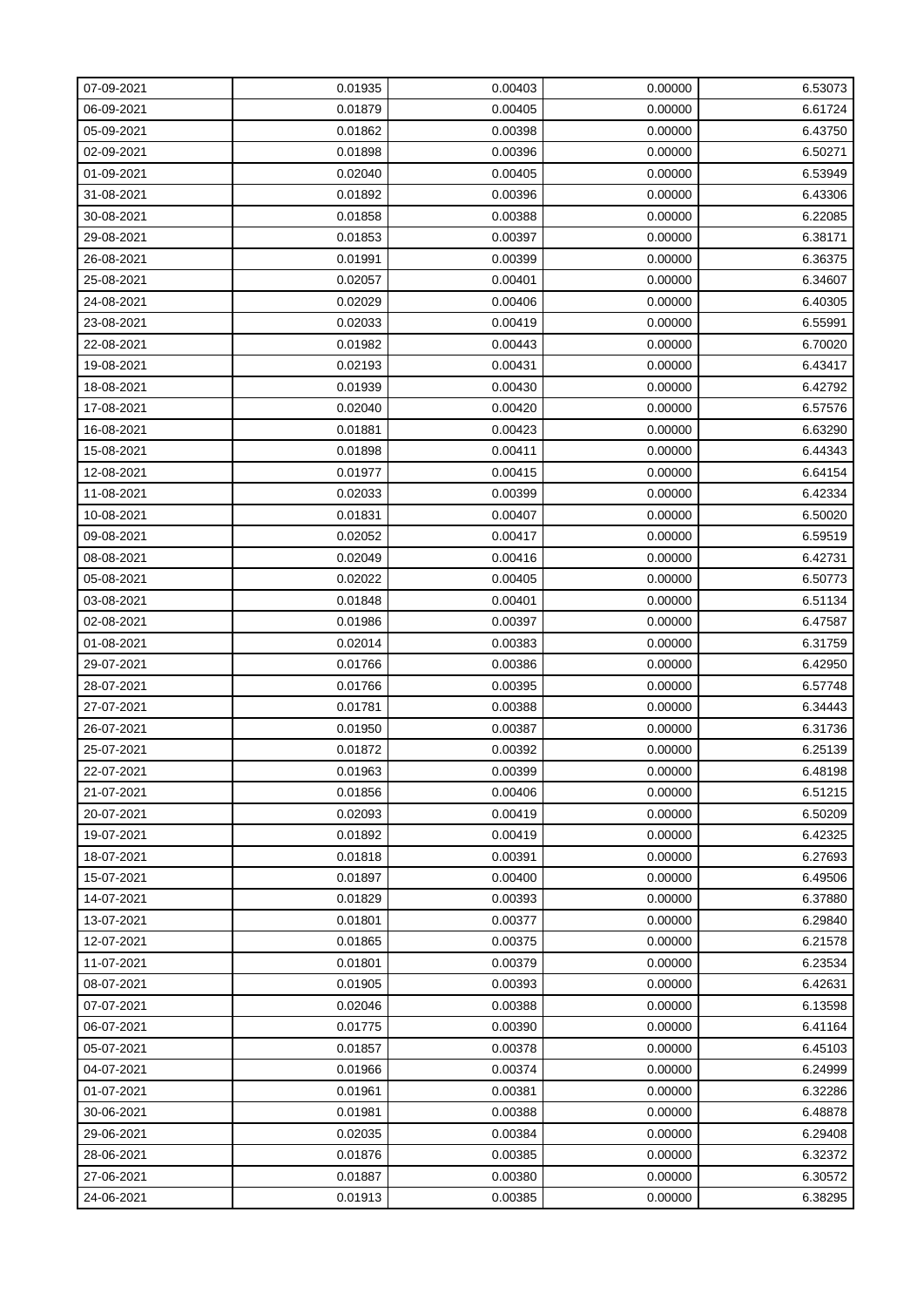| 23-06-2021 | 0.02008 | 0.00394 | 0.00000 | 6.55337 |
|------------|---------|---------|---------|---------|
| 22-06-2021 | 0.01761 | 0.00383 | 0.00000 | 6.33675 |
| 21-06-2021 | 0.01924 | 0.00385 | 0.00000 | 6.27719 |
| 20-06-2021 | 0.01814 | 0.00396 | 0.00000 | 6.39061 |
| 17-06-2021 | 0.02090 | 0.00405 | 0.00000 | 6.45330 |
| 16-06-2021 | 0.01799 | 0.00391 | 0.00000 | 6.37000 |
| 15-06-2021 | 0.01943 | 0.00390 | 0.00000 | 6.38788 |
| 14-06-2021 | 0.01990 | 0.00398 | 0.00000 | 6.45029 |
| 13-06-2021 | 0.02035 | 0.00401 | 0.00000 | 6.51319 |
| 10-06-2021 | 0.02019 | 0.00402 | 0.00000 | 6.48586 |
| 09-06-2021 | 0.01828 | 0.00402 | 0.00000 | 6.44535 |
| 08-06-2021 | 0.02052 | 0.00395 | 0.00000 | 6.37549 |
| 07-06-2021 | 0.01840 | 0.00401 | 0.00000 | 6.32419 |
| 06-06-2021 | 0.02068 | 0.00406 | 0.00000 | 6.48263 |
| 03-06-2021 | 0.01886 | 0.00403 | 0.00000 | 6.41384 |
| 02-06-2021 | 0.01935 | 0.00402 | 0.00000 | 6.39508 |
| 01-06-2021 | 0.02048 | 0.00409 | 0.00000 | 6.46101 |
| 31-05-2021 | 0.01956 | 0.00409 | 0.00000 | 6.46080 |
| 30-05-2021 | 0.02032 | 0.00412 | 0.00000 | 6.37926 |
| 27-05-2021 | 0.02051 | 0.00406 | 0.00000 | 6.23314 |
| 26-05-2021 | 0.02052 | 0.00416 | 0.00000 | 6.34332 |
| 25-05-2021 | 0.02041 | 0.00417 | 0.00000 | 6.39147 |
| 24-05-2021 | 0.02075 | 0.00416 | 0.00000 | 6.34534 |
| 20-05-2021 | 0.02033 | 0.00444 | 0.00000 | 6.47577 |
| 19-05-2021 | 0.02233 | 0.00434 | 0.00000 | 6.49434 |
| 18-05-2021 | 0.02069 | 0.00417 | 0.00000 | 6.27569 |
| 17-05-2021 | 0.02032 | 0.00407 | 0.00000 | 6.32346 |
| 16-05-2021 | 0.02157 | 0.00423 | 0.00000 | 6.50730 |
| 13-05-2021 | 0.01979 | 0.00431 | 0.00000 | 6.45216 |
| 12-05-2021 | 0.02017 | 0.00413 | 0.00000 | 6.29161 |
| 11-05-2021 | 0.01921 | 0.00421 | 0.00000 | 6.54500 |
| 10-05-2021 | 0.01990 | 0.00421 | 0.00000 | 6.37221 |
| 09-05-2021 | 0.01916 | 0.00423 | 0.00000 | 6.51152 |
| 06-05-2021 | 0.01951 | 0.00428 | 0.00000 | 6.51194 |
| 05-05-2021 | 0.02115 | 0.00418 | 0.00000 | 6.46367 |
| 04-05-2021 | 0.01989 | 0.00424 | 0.00000 | 6.59483 |
| 03-05-2021 | 0.02092 | 0.00428 | 0.00000 | 6.47697 |
| 02-05-2021 | 0.02001 | 0.00431 | 0.00000 | 6.34863 |
| 29-04-2021 | 0.02190 | 0.00423 | 0.00000 | 6.33959 |
| 28-04-2021 | 0.01982 | 0.00429 | 0.00000 | 6.43996 |
| 27-04-2021 | 0.02095 | 0.00430 | 0.00000 | 6.30695 |
| 26-04-2021 | 0.02270 | 0.00438 | 0.00000 | 6.42117 |
| 25-04-2021 | 0.02103 | 0.00437 | 0.00000 | 6.26523 |
| 22-04-2021 | 0.02112 | 0.00443 | 0.00000 | 6.41441 |
| 21-04-2021 | 0.02136 | 0.00444 | 0.00000 | 6.35876 |
| 20-04-2021 | 0.02192 | 0.00434 | 0.00000 | 6.31740 |
| 19-04-2021 | 0.02021 | 0.00418 | 0.00000 | 6.22523 |
| 18-04-2021 | 0.02065 | 0.00424 | 0.00000 | 6.25026 |
| 15-04-2021 | 0.01977 | 0.00430 | 0.00000 | 6.37517 |
| 14-04-2021 | 0.02039 | 0.00439 | 0.00000 | 6.47873 |
| 13-04-2021 | 0.02079 | 0.00442 | 0.00000 | 6.34055 |
| 12-04-2021 | 0.02358 | 0.00458 | 0.00000 | 6.46669 |
| 11-04-2021 | 0.02385 | 0.00460 | 0.00000 | 6.42647 |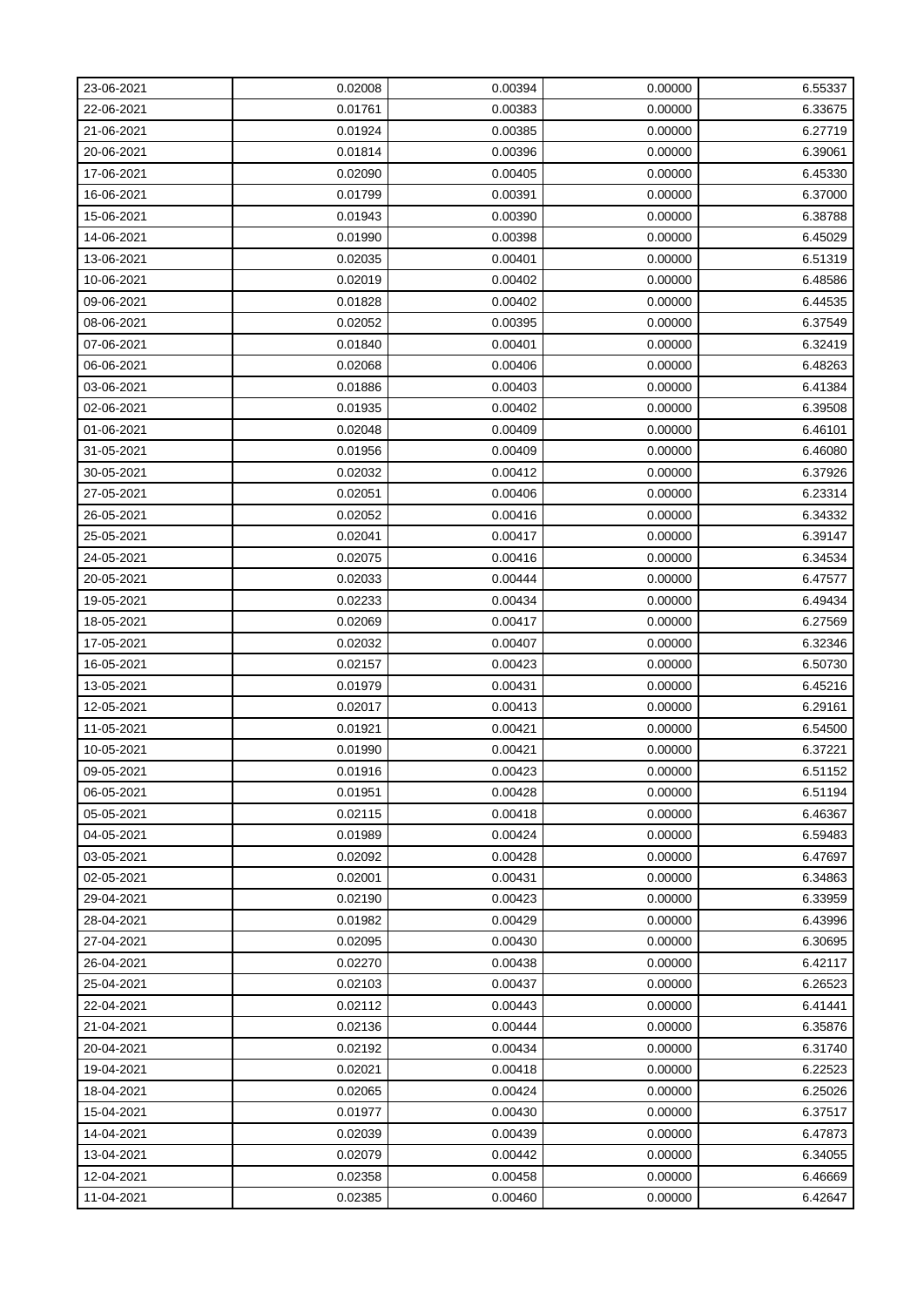| 07-04-2021 | 0.02197 | 0.00451 | 0.00000 | 6.32001 |
|------------|---------|---------|---------|---------|
| 06-04-2021 | 0.02315 | 0.00460 | 0.00000 | 6.47032 |
| 05-04-2021 | 0.02146 | 0.00464 | 0.00000 | 6.60621 |
| 31-03-2021 | 0.02143 | 0.00454 | 0.00000 | 6.43009 |
| 30-03-2021 | 0.02125 | 0.00451 | 0.00000 | 6.43044 |
| 29-03-2021 | 0.02182 | 0.00446 | 0.00000 | 6.37170 |
| 28-03-2021 | 0.02270 | 0.00447 | 0.00000 | 6.32594 |
| 26-03-2021 | 0.02211 | 0.00459 | 0.00000 | 6.42079 |
| 25-03-2021 | 0.02372 | 0.00443 | 0.00000 | 6.18165 |
| 24-03-2021 | 0.02118 | 0.00468 | 0.00000 | 6.55137 |
| 23-03-2021 | 0.02277 | 0.00442 | 0.00000 | 6.26246 |
| 22-03-2021 | 0.02273 | 0.00450 | 0.00000 | 6.42973 |
| 19-03-2021 | 0.02044 | 0.00455 | 0.00000 | 6.53884 |
| 18-03-2021 | 0.02154 | 0.00427 | 0.00000 | 6.33208 |
| 17-03-2021 | 0.02182 | 0.00432 | 0.00000 | 6.47096 |
| 16-03-2021 | 0.02029 | 0.00425 | 0.00000 | 6.32151 |
| 15-03-2021 | 0.02102 | 0.00417 | 0.00000 | 6.35190 |
| 12-03-2021 | 0.02053 | 0.00418 | 0.00000 | 6.28991 |
| 11-03-2021 | 0.02179 | 0.00426 | 0.00000 | 6.37725 |
| 10-03-2021 | 0.02185 | 0.00429 | 0.00000 | 6.33162 |
| 09-03-2021 | 0.02178 | 0.00425 | 0.00000 | 6.37062 |
| 08-03-2021 | 0.02208 | 0.00413 | 0.00000 | 6.22398 |
| 05-03-2021 | 0.01973 | 0.00431 | 0.00000 | 6.37313 |
| 04-03-2021 | 0.02361 | 0.00458 | 0.00000 | 6.48007 |
| 03-03-2021 | 0.02124 | 0.00469 | 0.00000 | 6.51478 |
| 02-03-2021 | 0.02256 | 0.00457 | 0.00000 | 6.28724 |
| 01-03-2021 | 0.02163 | 0.00438 | 0.00000 | 6.25897 |
| 26-02-2021 | 0.02074 | 0.00437 | 0.00000 | 6.22867 |
| 25-02-2021 | 0.02201 | 0.00434 | 0.00000 | 6.32110 |
| 24-02-2021 | 0.02121 | 0.00456 | 0.00000 | 6.43360 |
| 23-02-2021 | 0.02131 | 0.00450 | 0.00000 | 6.40796 |
| 22-02-2021 | 0.02264 | 0.00465 | 0.00000 | 6.40432 |
| 19-02-2021 | 0.02367 | 0.00462 | 0.00000 | 6.31823 |
| 18-02-2021 | 0.02088 | 0.00457 | 0.00000 | 6.40615 |
| 17-02-2021 | 0.02248 | 0.00467 | 0.00000 | 6.51177 |
| 16-02-2021 | 0.02258 | 0.00465 | 0.00000 | 6.42226 |
| 15-02-2021 | 0.02101 | 0.00472 | 0.00000 | 6.51128 |
| 12-02-2021 | 0.02388 | 0.00474 | 0.00000 | 6.25879 |
| 11-02-2021 | 0.02162 | 0.00475 | 0.00000 | 6.37498 |
| 10-02-2021 | 0.02258 | 0.00484 | 0.00000 | 6.54800 |
| 09-02-2021 | 0.02400 | 0.00488 | 0.00000 | 6.57657 |
| 08-02-2021 | 0.02372 | 0.00510 | 0.00000 | 6.83712 |
| 05-02-2021 | 0.02443 | 0.00500 | 0.00000 | 6.61940 |
| 04-02-2021 | 0.02557 | 0.00499 | 0.00000 | 6.49996 |
| 03-02-2021 | 0.02318 | 0.00520 | 0.00000 | 6.70591 |
| 02-02-2021 | 0.02537 | 0.00535 | 0.00000 | 6.83632 |
| 01-02-2021 | 0.02574 | 0.00539 | 0.00000 | 6.70997 |
| 29-01-2021 | 0.02439 | 0.00544 | 0.00000 | 6.76500 |
| 28-01-2021 | 0.02547 | 0.00532 | 0.00000 | 6.56092 |
| 27-01-2021 | 0.02537 | 0.00544 | 0.00000 | 6.87074 |
| 26-01-2021 | 0.02641 | 0.00542 | 0.00000 | 6.78801 |
| 25-01-2021 | 0.02596 | 0.00525 | 0.00000 | 6.53027 |
| 22-01-2021 | 0.02556 | 0.00531 | 0.00000 | 6.57415 |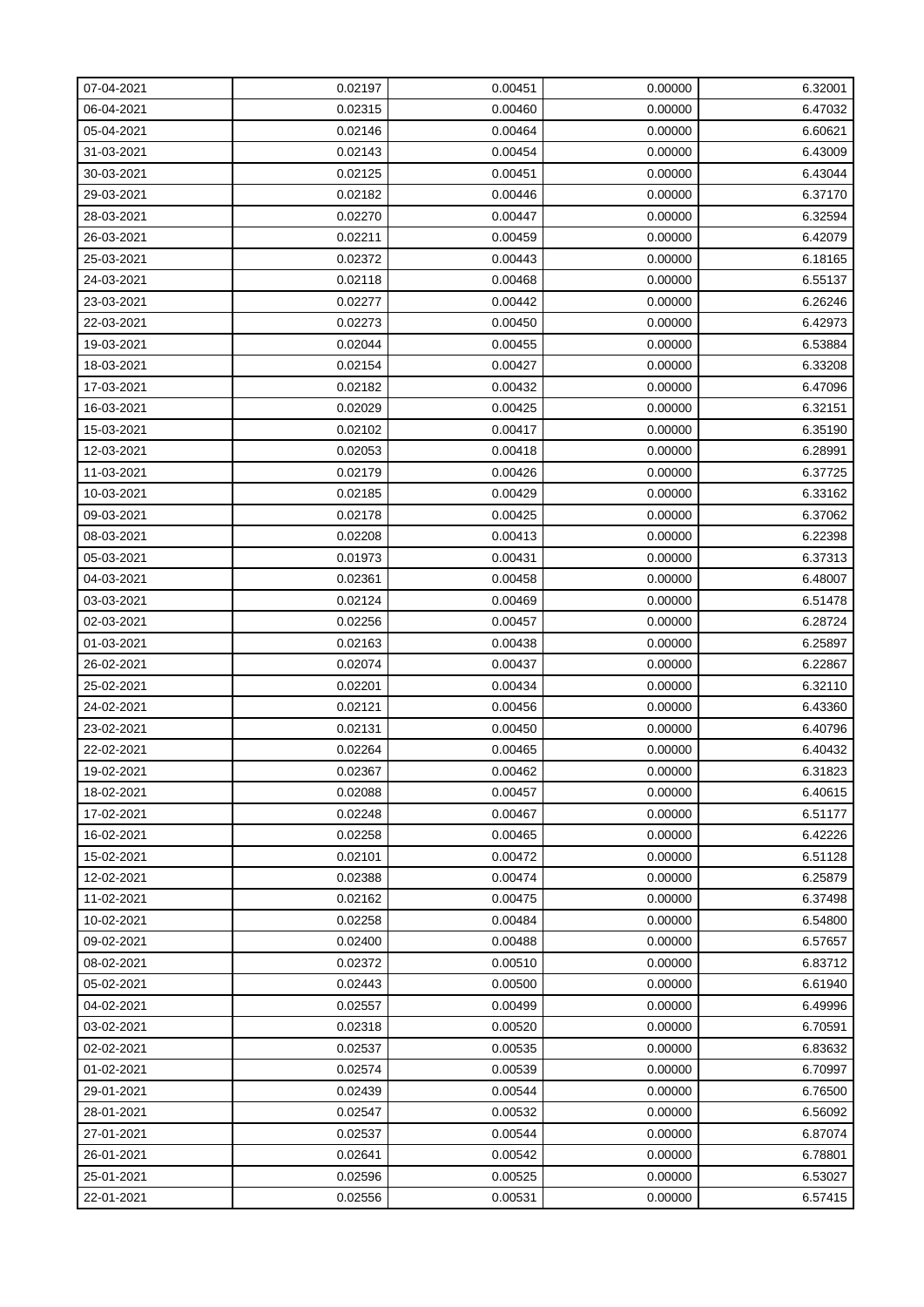| 21-01-2021 | 0.02366 | 0.00544 | 0.00000 | 6.83471 |
|------------|---------|---------|---------|---------|
| 20-01-2021 | 0.02326 | 0.00531 | 0.00000 | 6.74093 |
| 19-01-2021 | 0.02353 | 0.00541 | 0.00000 | 6.77667 |
| 18-01-2021 | 0.02456 | 0.00553 | 0.00000 | 6.95304 |
| 15-01-2021 | 0.02422 | 0.00545 | 0.00000 | 6.87289 |
| 14-01-2021 | 0.02321 | 0.00534 | 0.00000 | 6.73948 |
| 13-01-2021 | 0.02288 | 0.00533 | 0.00000 | 6.84208 |
| 12-01-2021 | 0.02313 | 0.00539 | 0.00000 | 6.84069 |
| 11-01-2021 | 0.02338 | 0.00545 | 0.00000 | 6.77630 |
| 08-01-2021 | 0.02359 | 0.00543 | 0.00000 | 6.66727 |
| 07-01-2021 | 0.02662 | 0.00566 | 0.00000 | 6.99515 |
| 06-01-2021 | 0.02603 | 0.00560 | 0.00000 | 6.80973 |
| 05-01-2021 | 0.02617 | 0.00586 | 0.00000 | 6.88927 |
| 04-01-2021 | 0.02527 | 0.00583 | 0.00000 | 7.06773 |
| 31-12-2020 | 0.02740 | 0.00603 | 0.00000 | 7.16443 |
| 30-12-2020 | 0.02612 | 0.00591 | 0.00000 | 7.04607 |
| 28-12-2020 | 0.02768 | 0.00592 | 0.00000 | 7.07404 |
| 23-12-2020 | 0.02563 | 0.00609 | 0.00000 | 7.05029 |
| 22-12-2020 | 0.02781 | 0.00590 | 0.00000 | 6.85791 |
| 21-12-2020 | 0.02652 | 0.00577 | 0.00000 | 6.65787 |
| 18-12-2020 | 0.02651 | 0.00590 | 0.00000 | 7.01633 |
| 17-12-2020 | 0.02473 | 0.00588 | 0.00000 | 6.97742 |
| 16-12-2020 | 0.02641 | 0.00609 | 0.00000 | 7.11848 |
| 15-12-2020 | 0.02844 | 0.00594 | 0.00000 | 6.85976 |
| 14-12-2020 | 0.02885 | 0.00591 | 0.00000 | 6.83617 |
| 11-12-2020 | 0.02830 | 0.00599 | 0.00000 | 6.86034 |
| 10-12-2020 | 0.02577 | 0.00614 | 0.00000 | 6.95349 |
| 09-12-2020 | 0.02625 | 0.00603 | 0.00000 | 6.82983 |
| 08-12-2020 | 0.02741 | 0.00602 | 0.00000 | 6.76767 |
| 07-12-2020 | 0.02666 | 0.00610 | 0.00000 | 6.80382 |
| 04-12-2020 | 0.02649 | 0.00611 | 0.00000 | 6.94545 |
| 03-12-2020 | 0.02752 | 0.00625 | 0.00000 | 6.96455 |
| 02-12-2020 | 0.02884 | 0.00626 | 0.00000 | 6.86433 |
| 30-11-2020 | 0.02820 | 0.00636 | 0.00000 | 7.04488 |
| 27-11-2020 | 0.02714 | 0.00627 | 0.00000 | 6.98389 |
| 26-11-2020 | 0.02868 | 0.00614 | 0.00000 | 6.79309 |
| 25-11-2020 | 0.02582 | 0.00628 | 0.00000 | 7.04889 |
| 24-11-2020 | 0.02889 | 0.00656 | 0.00000 | 7.10493 |
| 23-11-2020 | 0.02704 | 0.00667 | 0.00000 | 7.18751 |
| 20-11-2020 | 0.02937 | 0.00681 | 0.00000 | 7.15906 |
| 19-11-2020 | 0.02987 | 0.00666 | 0.00000 | 6.93761 |
| 18-11-2020 | 0.03032 | 0.00671 | 0.00000 | 7.06434 |
| 17-11-2020 | 0.03110 | 0.00669 | 0.00000 | 6.95051 |
| 16-11-2020 | 0.02784 | 0.00710 | 0.00000 | 7.43301 |
| 13-11-2020 | 0.03114 | 0.00685 | 0.00000 | 7.08287 |
| 12-11-2020 | 0.02943 | 0.00680 | 0.00000 | 7.10550 |
| 11-11-2020 | 0.02854 | 0.00667 | 0.00000 | 7.15961 |
| 10-11-2020 | 0.02927 | 0.00699 | 0.00000 | 7.27253 |
| 09-11-2020 | 0.03291 | 0.00744 | 0.00000 | 7.38951 |
| 06-11-2020 | 0.03256 | 0.00739 | 0.00000 | 7.28610 |
| 05-11-2020 | 0.03205 | 0.00717 | 0.00000 | 7.14112 |
| 04-11-2020 | 0.03341 | 0.00749 | 0.00000 | 7.41093 |
| 03-11-2020 | 0.03113 | 0.00746 | 0.00000 | 7.34703 |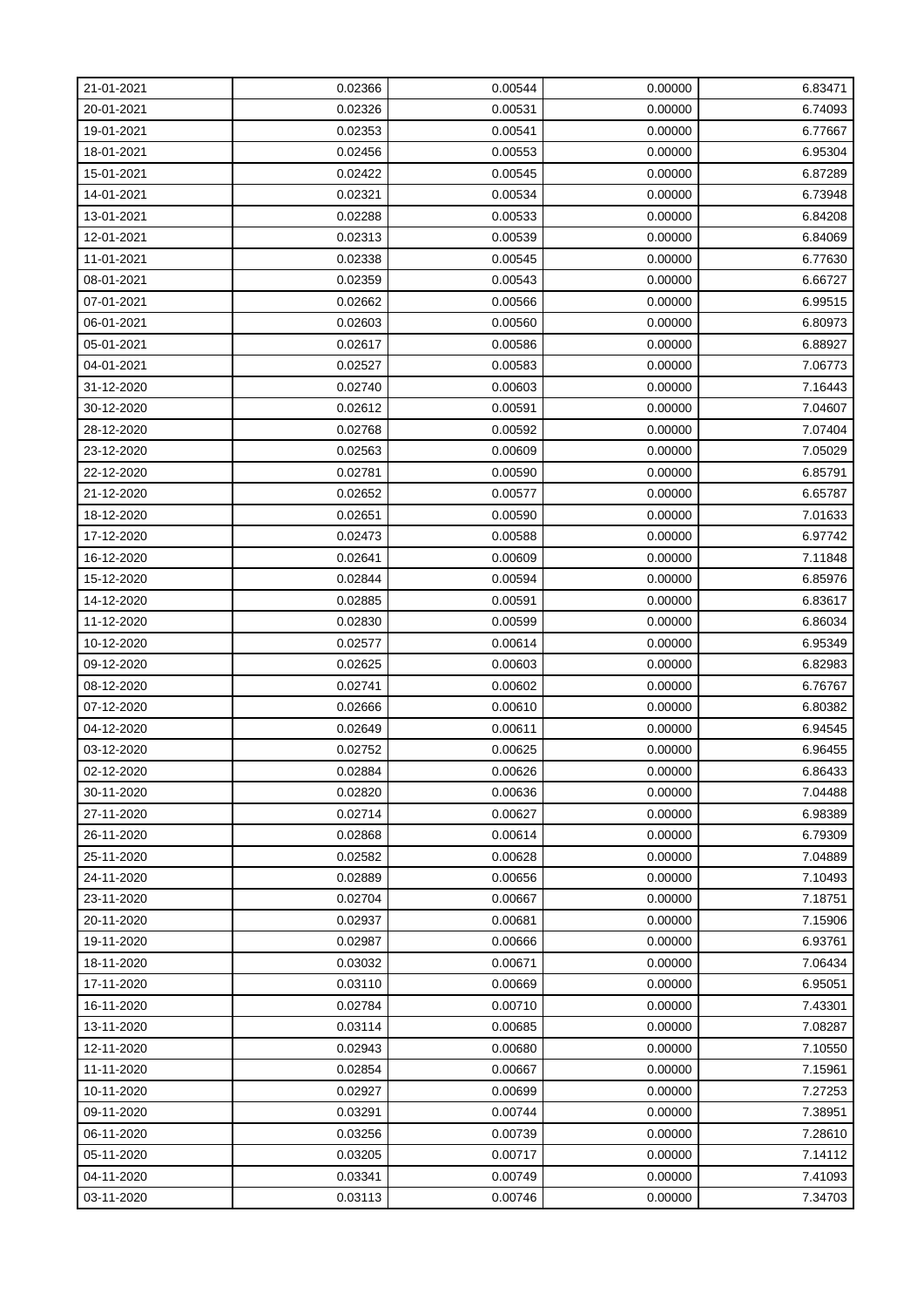| 02-11-2020 | 0.03176 | 0.00791 | 0.00000 | 7.31424 |
|------------|---------|---------|---------|---------|
| 30-10-2020 | 0.03137 | 0.00785 | 0.00000 | 7.41861 |
| 29-10-2020 | 0.03373 | 0.00749 | 0.00000 | 7.14207 |
| 28-10-2020 | 0.03289 | 0.00724 | 0.00000 | 7.11637 |
| 27-10-2020 | 0.03075 | 0.00735 | 0.00000 | 7.33863 |
| 26-10-2020 | 0.03081 | 0.00716 | 0.00000 | 7.11947 |
| 23-10-2020 | 0.02856 | 0.00701 | 0.00000 | 7.24520 |
| 22-10-2020 | 0.02958 | 0.00706 | 0.00000 | 7.25921 |
| 21-10-2020 | 0.03194 | 0.00682 | 0.00000 | 7.07730 |
| 20-10-2020 | 0.02959 | 0.00707 | 0.00000 | 7.40292 |
| 19-10-2020 | 0.02836 | 0.00698 | 0.00000 | 7.30406 |
| 16-10-2020 | 0.03033 | 0.00690 | 0.00000 | 7.21163 |
| 15-10-2020 | 0.02948 | 0.00695 | 0.00000 | 7.30757 |
| 14-10-2020 | 0.02944 | 0.00702 | 0.00000 | 7.30753 |
| 09-10-2020 | 0.02979 | 0.00688 | 0.00000 | 7.30017 |
| 08-10-2020 | 0.02987 | 0.00702 | 0.00000 | 7.41381 |
| 07-10-2020 | 0.02858 | 0.00708 | 0.00000 | 7.40505 |
| 06-10-2020 | 0.03047 | 0.00723 | 0.00000 | 7.48323 |
| 05-10-2020 | 0.02903 | 0.00761 | 0.00000 | 7.70912 |
| 02-10-2020 | 0.02987 | 0.00740 | 0.00000 | 7.33500 |
| 01-10-2020 | 0.03150 | 0.00717 | 0.00000 | 7.51658 |
| 30-09-2020 | 0.02827 | 0.00741 | 0.00000 | 7.61781 |
| 29-09-2020 | 0.02839 | 0.00698 | 0.00000 | 7.31410 |
| 28-09-2020 | 0.03059 | 0.00713 | 0.00000 | 7.44862 |
| 25-09-2020 | 0.02899 | 0.00704 | 0.00000 | 7.42465 |
| 24-09-2020 | 0.02875 | 0.00726 | 0.00000 | 7.59001 |
| 23-09-2020 | 0.03147 | 0.00720 | 0.00000 | 7.55767 |
| 22-09-2020 | 0.03149 | 0.00727 | 0.00000 | 7.69206 |
| 21-09-2020 | 0.02789 | 0.00688 | 0.00000 | 7.27902 |
| 19-09-2020 | 0.03046 | 0.00696 | 0.00000 | 7.50801 |
| 18-09-2020 | 0.03061 | 0.00683 | 0.00000 | 7.32892 |
| 16-09-2020 | 0.03087 | 0.00710 | 0.00000 | 7.56561 |
| 15-09-2020 | 0.02978 | 0.00727 | 0.00000 | 7.73552 |
| 14-09-2020 | 0.03018 | 0.00738 | 0.00000 | 7.50281 |
| 13-09-2020 | 0.02955 | 0.00755 | 0.00000 | 7.70065 |
| 10-09-2020 | 0.02808 | 0.00760 | 0.00000 | 7.82253 |
| 09-09-2020 | 0.02939 | 0.00734 | 0.00000 | 7.57442 |
| 08-09-2020 | 0.03193 | 0.00733 | 0.00000 | 7.52522 |
| 07-09-2020 | 0.02820 | 0.00708 | 0.00000 | 7.49277 |
| 06-09-2020 | 0.03045 | 0.00696 | 0.00000 | 7.49037 |
| 03-09-2020 | 0.02650 | 0.00687 | 0.00000 | 7.73052 |
| 02-09-2020 | 0.02701 | 0.00670 | 0.00000 | 7.42611 |
| 01-09-2020 | 0.02712 | 0.00651 | 0.00000 | 0.00000 |
| 31-08-2020 | 0.02761 | 0.00657 | 0.00000 | 0.00000 |
| 30-08-2020 | 0.02815 | 0.00664 | 0.00000 | 0.00000 |
| 27-08-2020 | 0.02782 | 0.00668 | 0.00000 | 0.00000 |
| 26-08-2020 | 0.02860 | 0.00655 | 0.00000 | 0.00000 |
| 25-08-2020 | 0.02638 | 0.00657 | 0.00000 | 0.00000 |
| 24-08-2020 | 0.02608 | 0.00667 | 0.00000 | 0.00000 |
| 23-08-2020 | 0.02706 | 0.00680 | 0.00000 | 0.00000 |
| 20-08-2020 | 0.02901 | 0.00678 | 0.00000 | 0.00000 |
| 19-08-2020 | 0.02558 | 0.00673 | 0.00000 | 0.00000 |
| 18-08-2020 | 0.02664 | 0.00669 | 0.00000 | 0.00000 |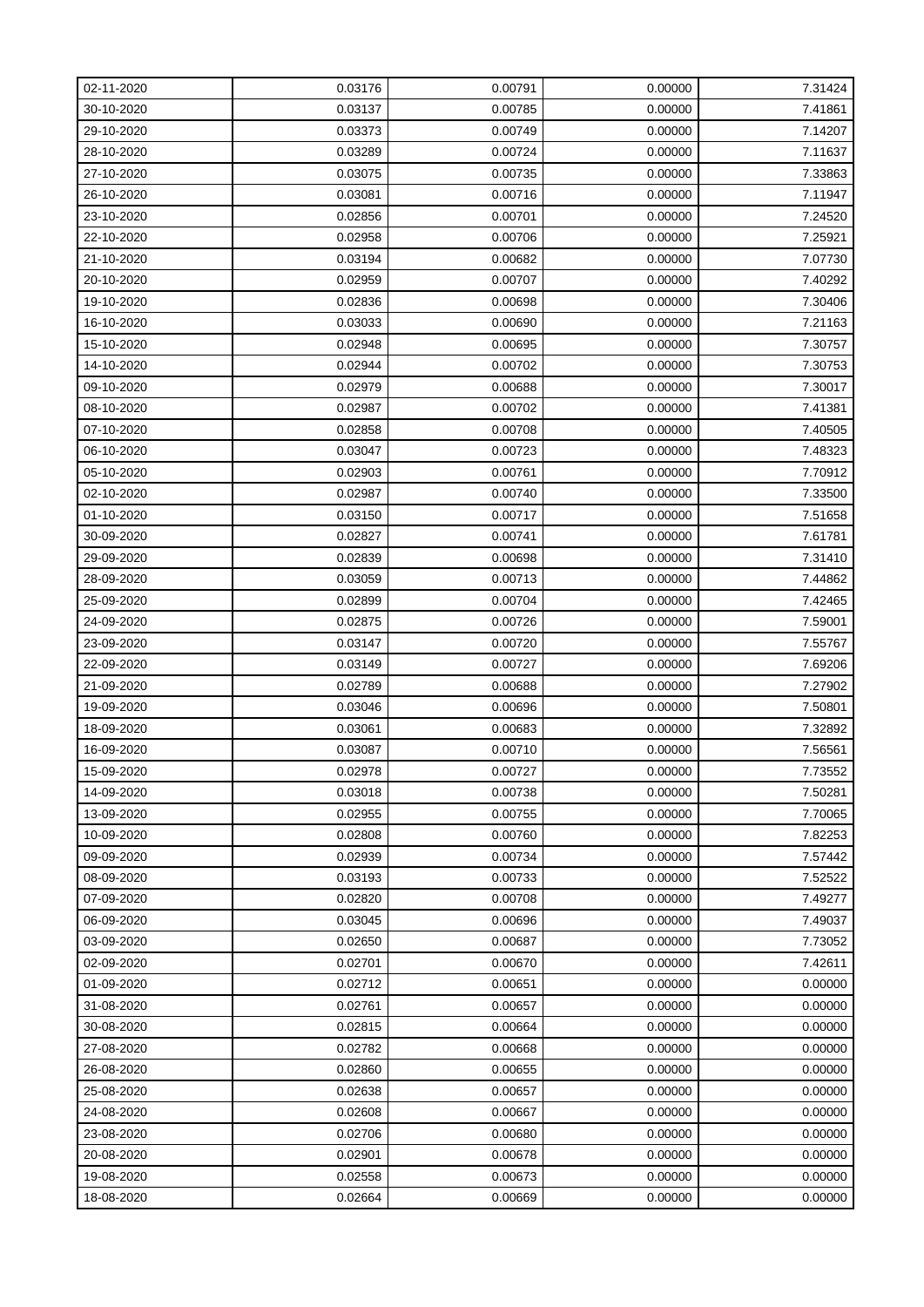| 17-08-2020 | 0.02646 | 0.00658 | 0.00000 | 7.63543 |
|------------|---------|---------|---------|---------|
| 16-08-2020 | 0.02819 | 0.00680 | 0.00000 | 7.87415 |
| 13-08-2020 | 0.02588 | 0.00673 | 0.00000 | 7.66938 |
| 12-08-2020 | 0.02595 | 0.00664 | 0.00000 | 7.62516 |
| 11-08-2020 | 0.02822 | 0.00668 | 0.00000 | 7.62284 |
| 10-08-2020 | 0.02533 | 0.00672 | 0.00000 | 7.71644 |
| 09-08-2020 | 0.02534 | 0.00703 | 0.00000 | 8.08085 |
| 06-08-2020 | 0.02620 | 0.00671 | 0.00000 | 7.62373 |
| 05-08-2020 | 0.02600 | 0.00661 | 0.00000 | 7.52142 |
| 04-08-2020 | 0.02719 | 0.00685 | 0.00000 | 7.84486 |
| 03-08-2020 | 0.02780 | 0.00675 | 0.00000 | 7.46235 |
| 02-08-2020 | 0.02680 | 0.00695 | 0.00000 | 7.61105 |
| 30-07-2020 | 0.02618 | 0.00709 | 0.00000 | 7.86184 |
| 29-07-2020 | 0.02828 | 0.00692 | 0.00000 | 7.72245 |
| 28-07-2020 | 0.02582 | 0.00351 | 0.00000 | 7.84351 |
| 27-07-2020 | 0.02689 | 0.00347 | 0.00000 | 7.77906 |
| 26-07-2020 | 0.02637 | 0.00354 | 0.00000 | 7.87681 |
| 23-07-2020 | 0.02887 | 0.00358 | 0.00000 | 7.90944 |
| 22-07-2020 | 0.02611 | 0.00342 | 0.00000 | 7.69048 |
| 21-07-2020 | 0.02904 | 0.00342 | 0.00000 | 7.56155 |
| 20-07-2020 | 0.02898 | 0.00353 | 0.00000 | 7.79304 |
| 19-07-2020 | 0.02897 | 0.00357 | 0.00000 | 7.70889 |
| 16-07-2020 | 0.02938 | 0.00345 | 0.00000 | 7.41125 |
| 15-07-2020 | 0.02815 | 0.00348 | 0.00000 | 7.57283 |
| 14-07-2020 | 0.03026 | 0.00350 | 0.00000 | 7.64888 |
| 13-07-2020 | 0.02995 | 0.00356 | 0.00000 | 7.59479 |
| 12-07-2020 | 0.02937 | 0.00348 | 0.00000 | 7.51519 |
| 09-07-2020 | 0.03152 | 0.00359 | 0.00000 | 7.56327 |
| 07-07-2020 | 0.02864 | 0.00354 | 0.00000 | 7.63426 |
| 06-07-2020 | 0.03024 | 0.00350 | 0.00000 | 7.48801 |
| 05-07-2020 | 0.02674 | 0.00358 | 0.00000 | 7.83274 |
| 02-07-2020 | 0.03083 | 0.00361 | 0.00000 | 7.66143 |
| 01-07-2020 | 0.02898 | 0.00355 | 0.00000 | 7.51032 |
| 30-06-2020 | 0.02833 | 0.00368 | 0.00000 | 7.80489 |
| 29-06-2020 | 0.03147 | 0.00367 | 0.00000 | 7.65317 |
| 28-06-2020 | 0.02911 | 0.00370 | 0.00000 | 7.46040 |
| 25-06-2020 | 0.03095 | 0.00372 | 0.00000 | 7.71885 |
| 24-06-2020 | 0.02941 | 0.00375 | 0.00000 | 7.62100 |
| 23-06-2020 | 0.02940 | 0.00350 | 0.00000 | 7.42287 |
| 22-06-2020 | 0.02697 | 0.00356 | 0.00000 | 7.73701 |
| 21-06-2020 | 0.03149 | 0.00358 | 0.00000 | 7.55227 |
| 18-06-2020 | 0.02916 | 0.00370 | 0.00000 | 7.85523 |
| 17-06-2020 | 0.03161 | 0.00376 | 0.00000 | 7.76696 |
| 16-06-2020 | 0.03121 | 0.00377 | 0.00000 | 7.92645 |
| 15-06-2020 | 0.03180 | 0.00373 | 0.00000 | 7.64421 |
| 14-06-2020 | 0.03040 | 0.00399 | 0.00000 | 7.81406 |
| 11-06-2020 | 0.03032 | 0.00397 | 0.00000 | 7.81371 |
| 10-06-2020 | 0.03072 | 0.00356 | 0.00000 | 7.28624 |
| 09-06-2020 | 0.03095 | 0.00365 | 0.00000 | 7.57590 |
| 09-06-2020 | 0.02886 | 0.00367 | 0.00000 | 7.58156 |
| 08-06-2020 | 0.02844 | 0.00357 | 0.00000 | 7.71360 |
| 05-06-2020 | 0.02939 | 0.00378 | 0.00000 | 7.92049 |
| 04-06-2020 | 0.03055 | 0.03728 | 0.00000 | 7.51829 |